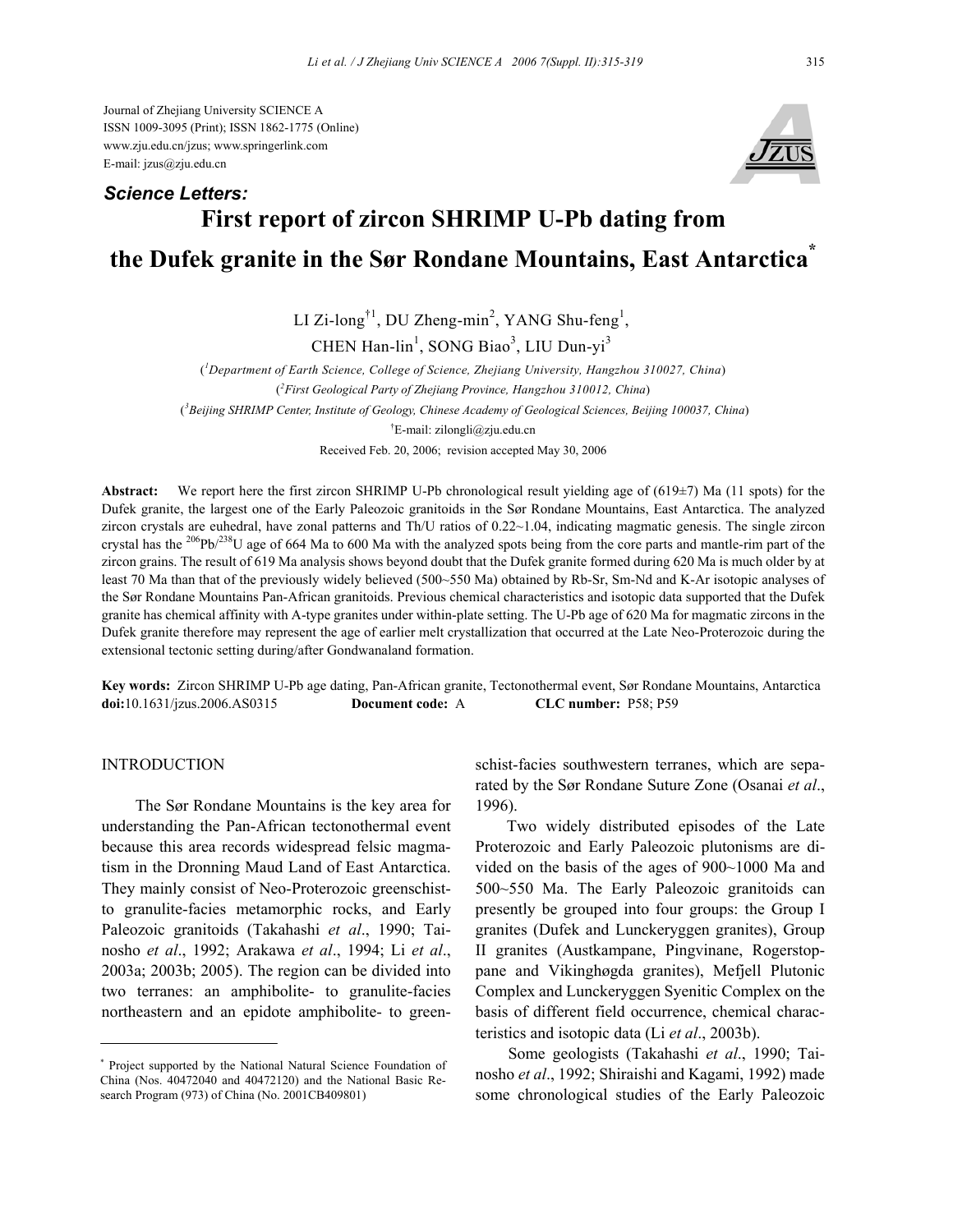granitoids using the whole-rock Rb-Sr, Sm-Nd and K-Ar isotopic analyses. The  $(528±31)$  Ma and  $(519±98)$ Ma ages of the Dufek granite samples were obtained respectively by the methods of Rb-Sr whole-rock (Tainosho *et al*., 1992) and Sm-Nd whole-rock isotopic analyses (Arakawa *et al*., 1994), with the latter having a 98 Ma error. These age data were obtained at the beginning of the 1990's, with the present methods such as high-precising zircon SHRIMP U-Pb age dating capable of providing much better age values than the other methods. Furthermore, the Dufek granitic body is the largest intrusive body in the Sør Rondane Mountains and can be a good contribution to magmatic thermal event if its precise age dating can be made. Therefore, in this paper, we first present the zircon SHRIMP U-Pb chronological result for the Dufek granite and then discuss its preliminary implications to the Pan-African magmatic event.

## OCCURRENCE OF THE DATED SAMPLE AND **PETROGRAPHY**

The Dufek granite is exposed in an area of approximately  $10 \times 10$  km<sup>2</sup> in and around Dufekfellet in the Sør Rondane Mountains (Fig.1). The massive pluton that intruded across the gneissosity in the host gneisses includes abundant tonalite xenoliths in the

north and large blocks of gneiss in the south (Li *et al*., 2003a) and consists of medium-grained biotite granite and fine-grained hornblende biotite granite having assemblage of plagioclase, K-feldspar, quartz, biotite and accessory titanite, apatite, zircon and Fe-Ti oxides with or without muscovite but containing hornblende as long prisms and grains interstitial to K-feldspar in the latter. Hornblende typically contains inclusions of accessory minerals such as zircon, apatite, titanite and magnetite with K-feldspar being the most abundant mineral, forming tabular microperthitic crystals and granophyric intergrowths with quartz. It is accompanied by normally zoned plagioclase (An<sub>33</sub> $\sim$ An<sub>3</sub>). Greenish-yellow biotite is mostly interstitial to K-feldspar but may form subhedral grains in the granophyric parts of the rock. Epidote occurs in some samples, coexisting with titanite.

#### **Sample**

The B90012305B sample for zircon SHRIMP age dating is medium-grained biotite granite, and has main heave minerals of apatite and magnetite with accessory of ilmenite, hematite, zircon and garnet after crushing and mineral separation procedures.

## **Zircon characteristics**

The euhedral 250 µm long zircons from B90012305B can be divided into a brown type



**Fig.1 Simplified geological map of the Sør Rondane Mountains (modified from Shiraishi** *et al.***, 1997) showing sample locality. The Group I granites are: DG=Dufek granites and LG=Lunckeryggen granites. The Group II granites are: AG=Austkampane granites, PG=Pingvinane granites, VG=Vikinghøgda granites and RG=Rogerstoppane granites. MPC=Mefjell Plutonic Complex; LSC=Lunckeryggen Syenitic Complex; MSZ=Main Shear Zone; SRS=Sør Rondane Suture Zone**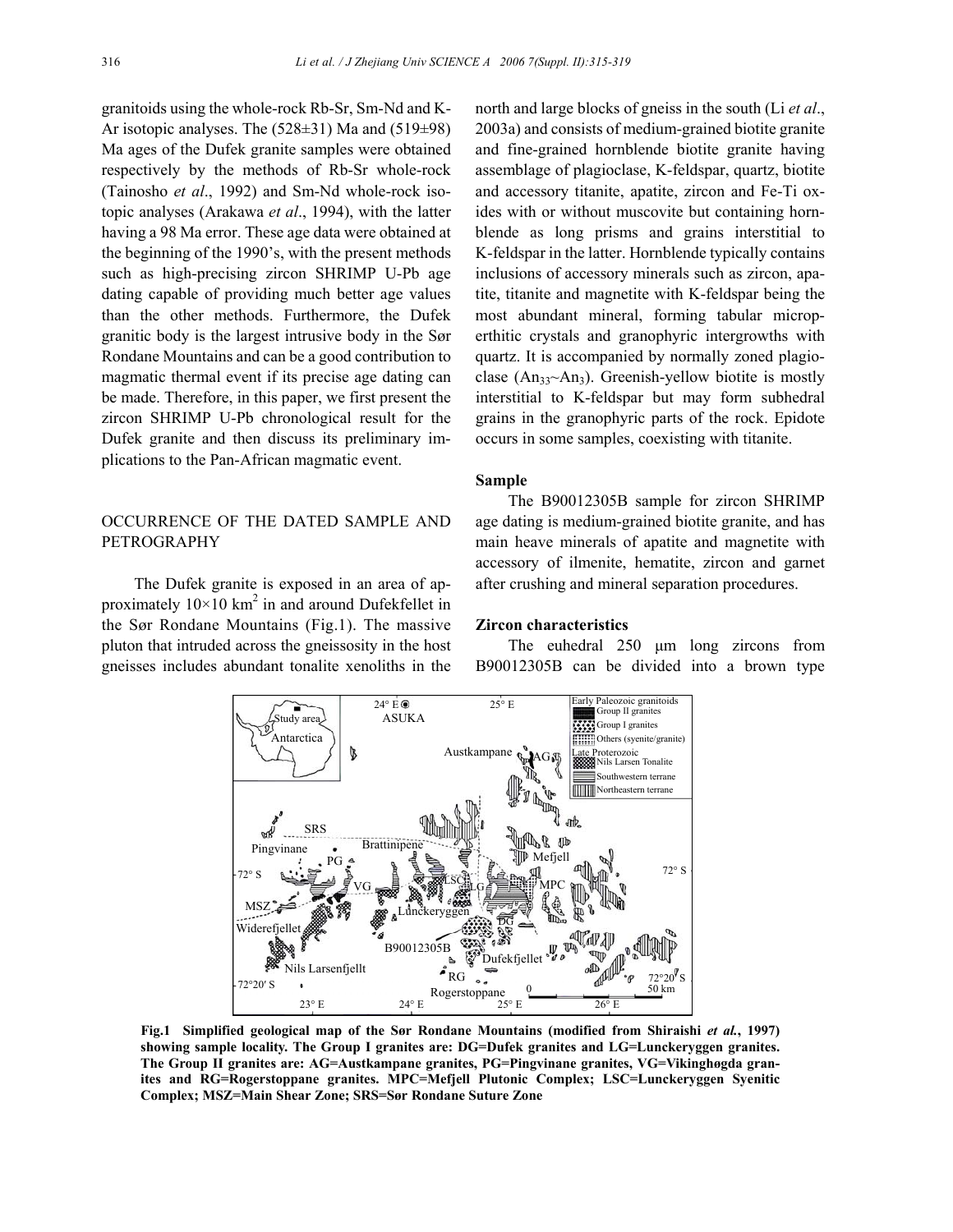with developed fracture, weak transparency and length/width ratios of 3:1~2:1, and a pale-yellow, fine-grained type with good transparency, length/ width ratios of 3:1, and partly having some inclusions of magnetite. A hundred grains of brown and pale yellow zircons were selected for measuring using zircon SHRIMP age dating.

## ANALYTICAL METHOD

Cathodoluminescence (CL) imaging was used to guide the SHRIMP analyses. The CL study used an FEI-XL30SFEG electron microscope at the Department of Electrony, Peking University. Zircon U-Th-Pb analyses were performed on the SHRIMP II in Beijing SHRIMP Laboratory, Chinese Academy of Geological Sciences following the method described by Song *et al*.(2004). Typically 25~30 µm diameter of spots were used, with a mass-filtered  $O_2^+$ -primary beam of ~5 nA. The program SQUID developed by Ludwig (2002) was used for data processing, in which the correction formula of Pb/U fractionation is  $({}^{206}Pb^{+}/^{238}U^{+})/({}^{238}U^{16}O^{+}/^{238}U^{+})^b$  (Black *et al.*, 2003), according to the relationship  $Pb^{+}/U^{+} = a(UO^{+}/U^{+})^{b}$ with  $b=2.0$  and constant "*a*" obtained by repeated measurements of TEM standard zircons described by Claoué-Long *et al*.(1995). The error of a single analytical result shown in Table 1 is expressed as 1*σ*. Common Pb was subtracted from analyzed <sup>204</sup>Pb.

#### RESULTS

The measured isotopic ratios and calculated ages for sample B90012305B are given in Table 1 and illustrated on a concordia plot in Fig.2. Fourteen analyses in total were obtained from 13 randomly oriented zircon crystals of the sample. The measured U concentrations for these zircon grains vary from 1540×10<sup>-6</sup> to 146×10<sup>-6</sup>; Th, from 1673×10<sup>-6</sup> to  $66 \times 10^{-6}$ ; and Th/U ratios, from 0.22 to 1.04.

SHRIMP zircon U-Pb dating showed that among 14 spots from 13 zircons of the Dufek granite, 11 spots analyzed yielded (619±7) Ma (*MSWD*=1.8),



**Fig.2 Concordia plot of SHRIMP U-Pb zircon results for sample B90012305B from the Dufek granite**  *MSWD* is mean square of weighted derivates and spots of 1.1, 10.1 and 9.2 were rejected in calculation

| Spot | $\mathbf{U}$<br>$(\times 10^{-6})$ | Th<br>$(x10^{-6})$ | $^{232}Th/^{238}U$ | 206Pb<br>$(\times 10^{-6})$ | $^{206}Pb_c$<br>$(\%)$ | Pb <sub>c</sub> corrected            |                  | Pb <sub>c</sub> corrected |                  | Total               |         | $^{206}Pb/^{238}U$ |         | $^{207}Pb/^{206}Pb$ |         |
|------|------------------------------------|--------------------|--------------------|-----------------------------|------------------------|--------------------------------------|------------------|---------------------------|------------------|---------------------|---------|--------------------|---------|---------------------|---------|
|      |                                    |                    |                    |                             |                        | $^{238}$ U/ $^{206}$ Pb <sup>*</sup> | $\pm\frac{0}{0}$ | $^{207}Pb^{*/206}Pb^{*}$  | $\pm\frac{0}{0}$ | $^{207}Pb/^{206}Pb$ | $\pm\%$ | Age $(Ma)$         | $\pm\%$ | Age $(Ma)$          | $\pm\%$ |
| 1.1  | 185                                | 66                 | 0.37               | 14.8                        | 0.17                   | 10.77                                | 3.1              | 0.06060                   | 3.40             | 0.0620              | 3.00    | 573                | 17      | 625                 | 74      |
| 2.1  | 738                                | 305                | 0.43               | 66.8                        | 0.37                   | 9.52                                 | 3.0              | 0.05954                   | 1.60             | 0.06259             | 1.10    | 644                | 19      | 587                 | 34      |
| 3.1  | 1153                               | 241                | 0.22               | 100.0                       | 0.17                   | 9.92                                 | 3.0              | 0.05929                   | 0.97             | 0.06072             | 0.74    | 619                | 18      | 578                 | 21      |
| 4.1  | 146                                | 99                 | 0.70               | 13.6                        | 5.46                   | 9.79                                 | 3.2              | 0.07280                   | 8.70             | 0.11680             | 2.10    | 627                | 19      | 1009                | 180     |
| 5.1  | 375                                | 121                | 0.33               | 32.0                        | 0.32                   | 10.07                                | 3.0              | 0.05900                   | 2.10             | 0.06167             | 1.30    | 610                | 18      | 569                 | 46      |
| 6.1  | 1297                               | 716                | 0.57               | 112.0                       | 0.19                   | 9.93                                 | 3.0              | 0.05921                   | 0.91             | 0.06079             | 0.69    | 619                | 18      | 575                 | 20      |
| 7.1  | 680                                | 161                | 0.24               | 59.3                        | 0.16                   | 9.87                                 | 5.6              | 0.05970                   | 1.30             | 0.06099             | 0.98    | 622                | 33      | 593                 | 28      |
| 8.1  | 1598                               | 620                | 0.40               | 137.0                       | 0.06                   | 9.99                                 | 3.0              | 0.05925                   | 0.69             | 0.05971             | 0.64    | 615                | 18      | 576                 | 15      |
| 9.1  | 4702                               | 1290               | 0.28               | 395.0                       | 0.22                   | 10.26                                | 3.0              | 0.05977                   | 0.49             | 0.06159             | 0.34    | 600                | 17      | 595                 | 11      |
| 10.1 | 1662                               | 1673               | 1.04               | 136.0                       | 0.05                   | 10.50                                | 3.0              | 0.05971                   | 0.96             | 0.06013             | 0.87    | 586                | 17      | 593                 | 21      |
| 11.1 | 336                                | 92                 | 0.28               | 29.4                        | 0.08                   | 9.84                                 | 3.0              | 0.06046                   | 1.40             | 0.06113             | 1.30    | 624                | 18      | 620                 | 31      |
| 12.1 | 108                                | 71                 | 0.68               | 9.24                        | 0.78                   | 10.08                                | 3.2              | 0.05820                   | 5.80             | 0.0646              | 3.60    | 610                | 19      | 538                 | 130     |
| 13.1 | 687                                | 517                | 0.78               | 64.4                        | 0.68                   | 9.22                                 | 3.2              | 0.06080                   | 1.80             | 0.06641             | 0.90    | 664                | 20      | 634                 | 39      |
| 9.2  | 1540                               | 448                | 0.30               | 120.0                       | 0.48                   | 11.04                                | 3.0              | 0.05973                   | 1.20             | 0.06362             | 0.69    | 559                | 16      | 594                 | 26      |

**Table 1 SHRIMP U-Pb zircon data for the Dufek granite** 

Errors are 1-sigma; Pb<sub>c</sub> and Pb<sup>\*</sup> indicate the common and radiogenic portions, respectively; Common Pb corrected using measured <sup>204</sup>Pb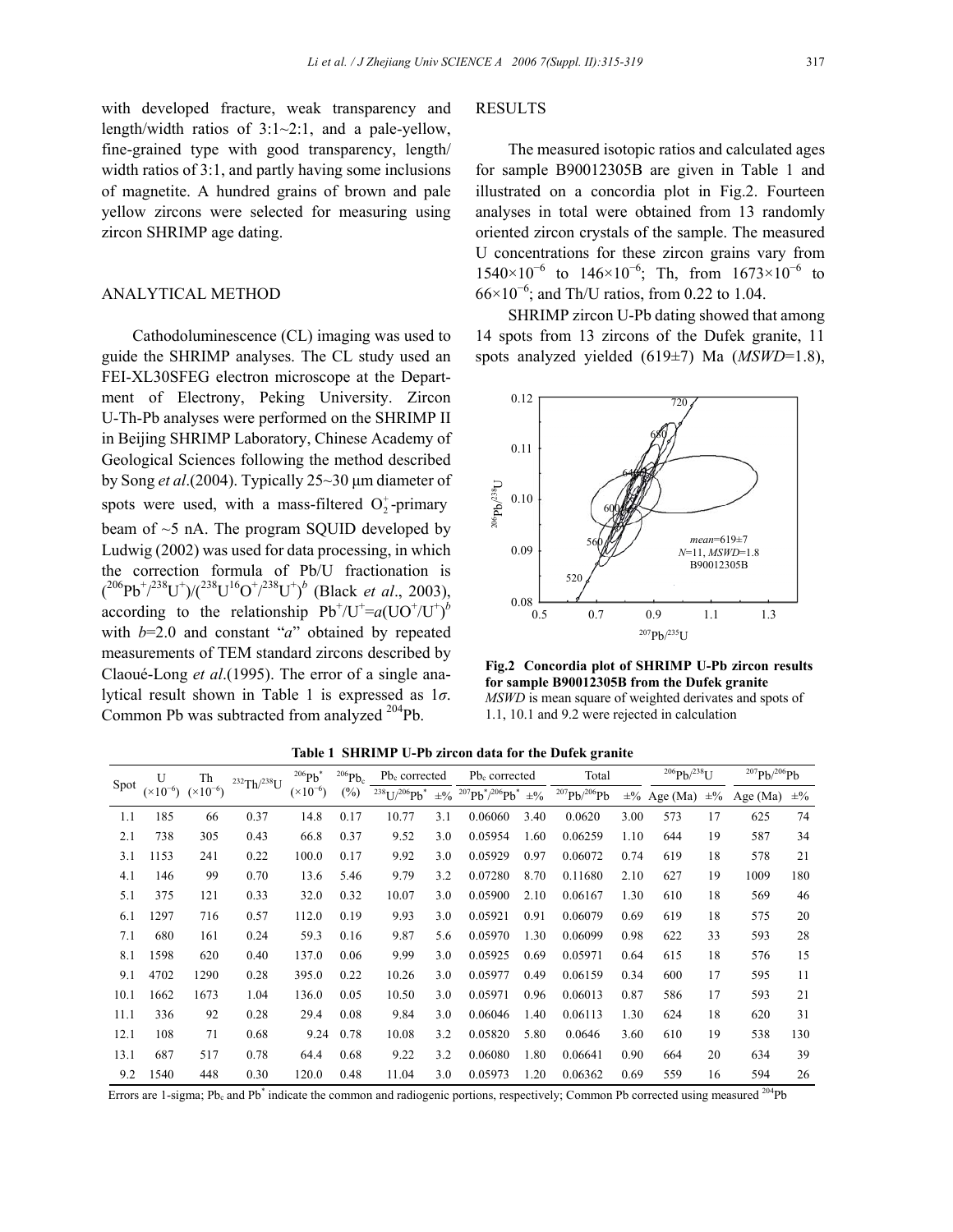with the spots of 1.1, 10.1, and 9.2 being rejected in calculation. The core and rim ages from the zircons are generally almost the same (Fig.3). The  $^{206}Pb^{238}U$ ages in the spots of 1.1, 10.1, and 9.2 yield 573 Ma, 586 Ma, and 559 Ma respectively  $(^{204}Pb$  corrected).



**Fig.3 Single age of 206Pb/238U of zircon crystals selected from sample B90012305B of the Dufek granite** 

## DISCUSSION AND CONCLUSION

Zircon petrography showed that most zircon grains have well distinguished zonal structure with clear polygonal pattern from the cores to the rims under reflected light microscopy and cathodoluminescence imaging (Fig.3); and that Th/U ratios  $(0.22~1.04)$  are high  $(>0.22)$  (Table 1), indicating typical magmatic zircon. The zircon grains have  $^{206}$ Pb/<sup>238</sup>U ages ranging from 664 Ma to 600 Ma, showing that the analyzed spots were from not only the core-mantle parts, but also the rim parts of the zircon grains. These ages truly reflect crystallization events of the Dufek granitic magma because the core and rim ages are generally almost the same.

New SHRIMP U-Pb dating results show beyond doubt that the Dufek granite was formed at 620 Ma. The  $^{206}Pb^{238}$ U ages of 573 Ma, 586 Ma, and 559 Ma

from the spots of 1.1, 10.1, and 9.2 respectively indicate that these ages are lower than those from the other spots measured although these ages are older than 550 Ma, the maximum limit for the early Paleozoic granitoids. Therefore, it is necessary to carefully reevaluate previous Dufek granite chronological data, and even Sør Rondane Mountains Early Paleozoic granitoids. The age is much more precise and older than the 500~550 Ma pre-existing rock-mineral Rb-Sr, Sm-Nd isochron and K-Ar ages of the Early Paleozoic granitoids; and it constrains the timing of not only the Dufek granite but also the Pan-African magmatic event more reliably. This indicates that the Dufek granite should crystallize at the Late NeoProterozoic, but not Early Paleozoic.

The Late NeoProterozoic magmatic thermal event obtained from the Dufek granite may have genetic correlation with the tectono-metamorphic event of 600~650 Ma in the Sør Rondane Mountains. Through age dating of the Chemical Th-U-total Pb Isochron Method (CHIME), Asami *et al*.(2005) reported recently that ca. 530 Ma represented a large Cambrian event, and that there is existence of minor apparent ages of 620~760 Ma in the cores of monazites of the metamorphic rocks from the Sør Rondane Mountains, and that these results do not accord with the youngest Precambrian ages of 600~650 Ma from the metamorphic rocks obtained by Shiraishi and Kagami (1992), and Shiraishi *et al*.(1999). The age of 620 Ma from the Dufek granite should at least represent a magmatic event episode, and accord with the metamorphic ages of 600~650 Ma (Shiraishi and Kagami, 1992; Shiraishi *et al*., 1999), indicating that a metamorpho-tectono-magmatic event occurred in the Sør Rondane Mountains. Based on the present study, the authors suggest that the Late Neo-Proterozoic $\sim$ Early Paleozoic magmatic events should have mechanism-associated with the metamorphic events from the Late Neo-Proterozoic to Cambrian.

Previous chemical characteristics and isotopic data supported that the Dufek granite has chemical affinity with A-type granites in the world, and formed under within-plate setting (Li *et al*., 2003b). The U-Pb ages of 620 Ma obtained from the magmatic zircons in the Dufek granite therefore may represent the age of earlier melt crystallization and the beginning emplacement during the extensional tectonic setting during/after Gondwanaland formation.